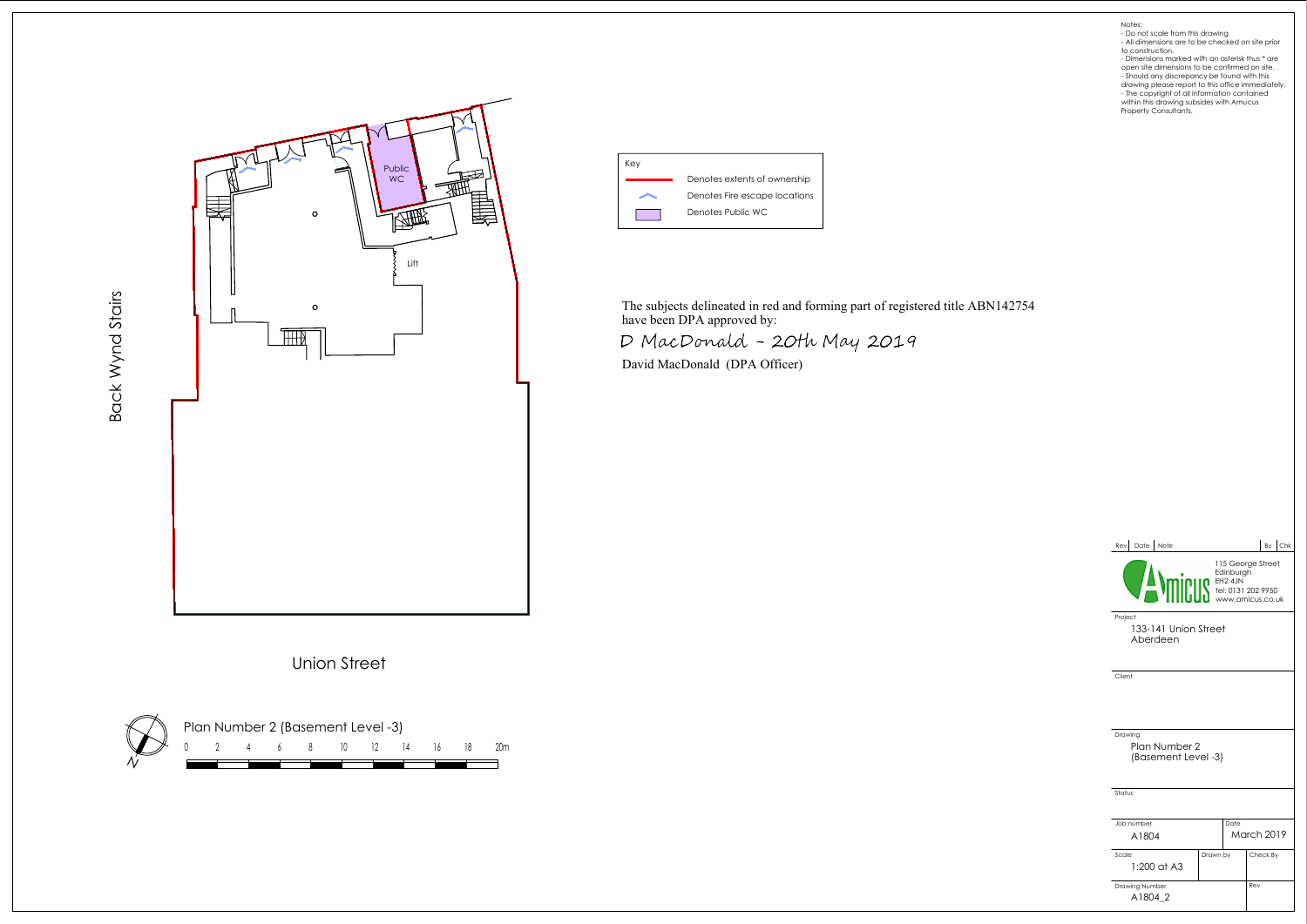



## UnionStreet



Key Denotesextentsofownership DenotesFireescapelocations  $\overline{\phantom{1}}$ 

opensitedimensionstobeconfirmedonsite. -Shouldanydiscrepancybefoundwiththis

| Date Note<br>Rev                            |                                                                                                                                                                                                                                                  |      |           | By | $ $ Chk |  |  |
|---------------------------------------------|--------------------------------------------------------------------------------------------------------------------------------------------------------------------------------------------------------------------------------------------------|------|-----------|----|---------|--|--|
|                                             | 115GeorgeStreet<br>FEDERALLY ENGINEERS EN ENGINEERS ON THE PAID PROPERTY OF THE PAID PROPERTY OF THE PAID PROPERTY OF THE PAID PROPERTY OF THE PAID PROPERTY OF THE PAID PROPERTY OF THE PAID PROPERTY OF THE PAID PROPERTY OF THE PAID PROPERTY |      |           |    |         |  |  |
| Project<br>133-141UnionStreet<br>Aberdeen   |                                                                                                                                                                                                                                                  |      |           |    |         |  |  |
| Client                                      |                                                                                                                                                                                                                                                  |      |           |    |         |  |  |
| Drawing<br>PlanNumber4<br>(BasementLevel-2) |                                                                                                                                                                                                                                                  |      |           |    |         |  |  |
| Status                                      |                                                                                                                                                                                                                                                  |      |           |    |         |  |  |
| Jobnumber                                   |                                                                                                                                                                                                                                                  | Date |           |    |         |  |  |
| A1804                                       |                                                                                                                                                                                                                                                  |      | March2019 |    |         |  |  |
| Scale<br>1:200atA3                          | Drawnby                                                                                                                                                                                                                                          |      | CheckBy   |    |         |  |  |
| DrawingNumber                               | Rev                                                                                                                                                                                                                                              |      |           |    |         |  |  |
| A1804 4                                     |                                                                                                                                                                                                                                                  |      |           |    |         |  |  |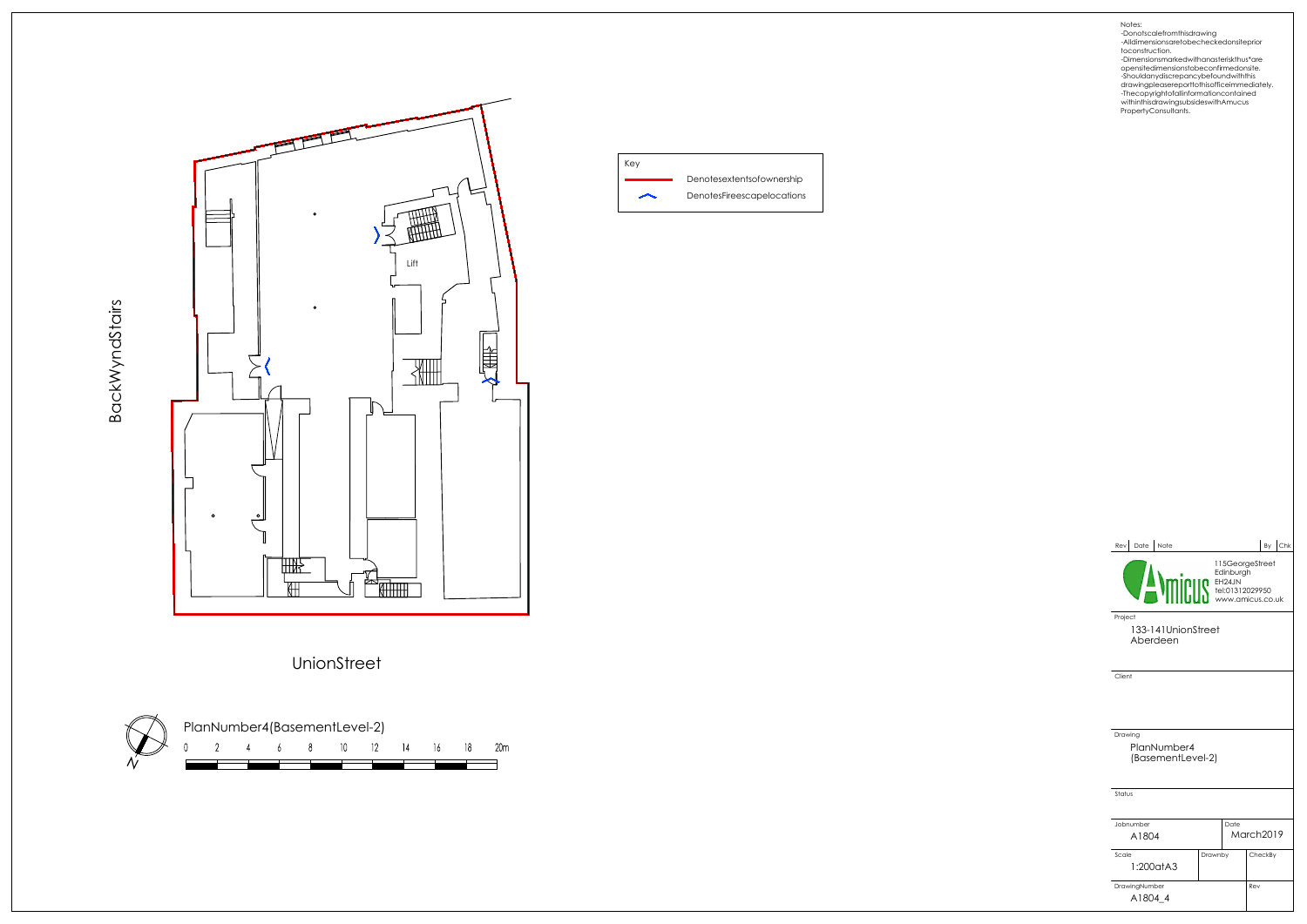





- 
- 
- 
- Notes:<br>
 Do not scale from this drawing<br>
 All dimensions are to be checked on site prior<br>
 do construction.<br>
 Dimensions marked with an asterisk thus \* are<br>
open site dimensions to be confirmed on site.<br>
 Should any d



| Date<br>Note<br>Rev                                                    |          |                   |                   | By | <b>Chk</b> |
|------------------------------------------------------------------------|----------|-------------------|-------------------|----|------------|
| Edmu <sub>s</sub><br>FH2 4JN<br>Tel: 0131 202 9950<br>www.amicus.co.uk |          | 115 George Street |                   |    |            |
| Project<br>133-141 Union Street<br>Aberdeen                            |          |                   |                   |    |            |
| Client                                                                 |          |                   |                   |    |            |
|                                                                        |          |                   |                   |    |            |
|                                                                        |          |                   |                   |    |            |
| Drawing<br>Plan Number 5<br>(Basement Level -1)                        |          |                   |                   |    |            |
|                                                                        |          |                   |                   |    |            |
| Status                                                                 |          |                   |                   |    |            |
| Job number                                                             |          | Date              |                   |    |            |
| A1804                                                                  |          |                   | <b>March 2019</b> |    |            |
| Scale<br>1:200 at A3                                                   | Drawn by |                   | Check By          |    |            |
| Drawing Number                                                         |          |                   | Rev               |    |            |
| A1804 5                                                                |          |                   |                   |    |            |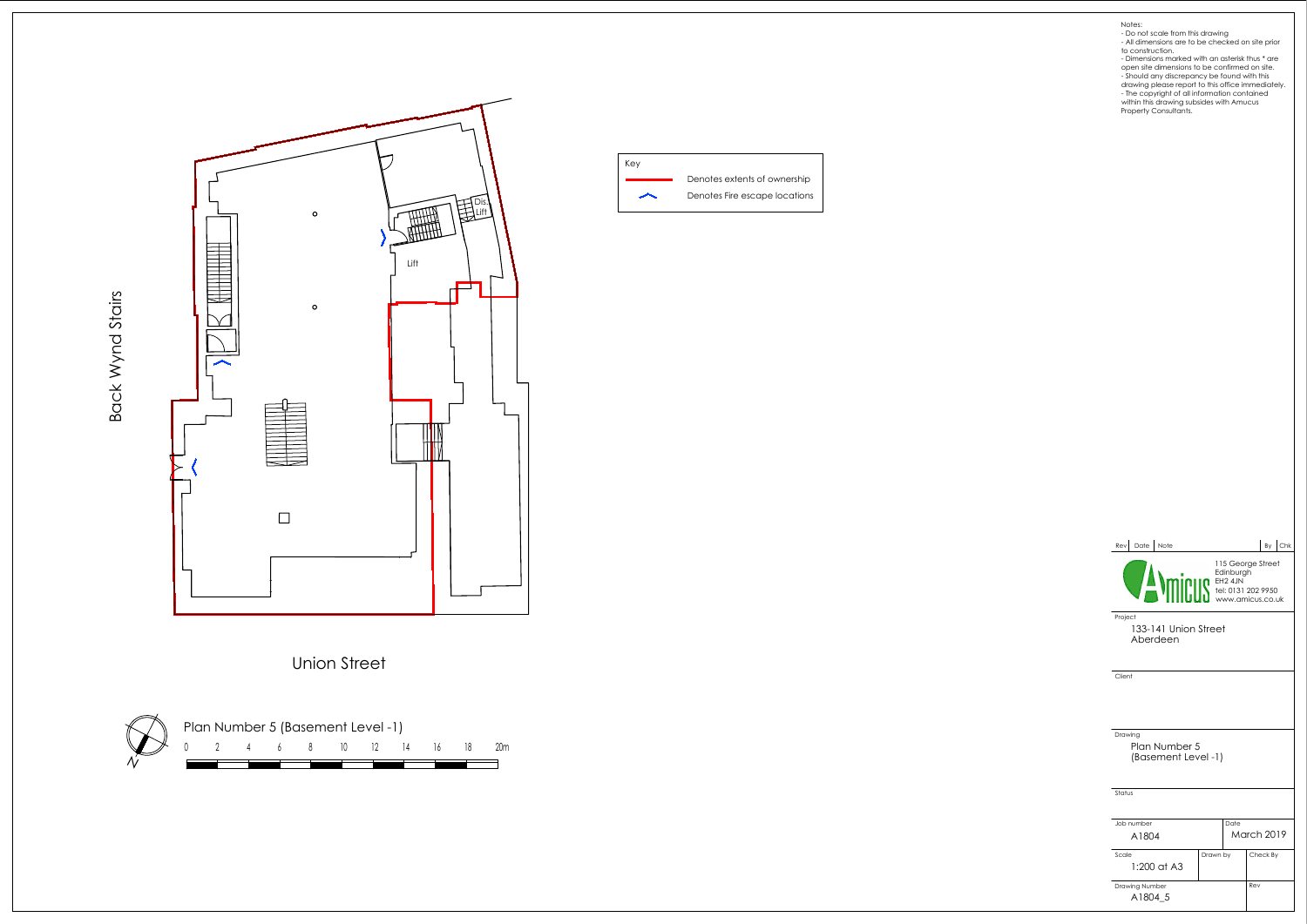





- 
- Notes:<br>
 Do not scale from this drawing<br>
 All dimensions are to be checked on site prior<br>
 do construction.<br>
 Dimensions marked with an asterisk thus \* are<br>
open site dimensions to be confirmed on site.<br>
 Should any d

| Date Note<br>Rev                                      |          |                   |          | By | $ $ Chk |  |
|-------------------------------------------------------|----------|-------------------|----------|----|---------|--|
| EQIN DESCRIPTION DESCRIPTION DESCRIPTION OF THE 2 4JN |          | 115 George Street |          |    |         |  |
| Project<br>133-141 Union Street<br>Aberdeen           |          |                   |          |    |         |  |
| Client                                                |          |                   |          |    |         |  |
| Drawing<br>Plan Number 14<br>(141 Basement Level -1)  |          |                   |          |    |         |  |
| Status                                                |          |                   |          |    |         |  |
|                                                       |          |                   |          |    |         |  |
| Job number                                            |          | Date              |          |    |         |  |
| A1804                                                 |          |                   | May 2019 |    |         |  |
| Scale                                                 | Drawn by |                   | Check By |    |         |  |
| 1:200 at A3                                           |          |                   |          |    |         |  |
| Drawing Number                                        |          |                   | Rev      |    |         |  |
| A1804 14                                              |          |                   |          |    |         |  |

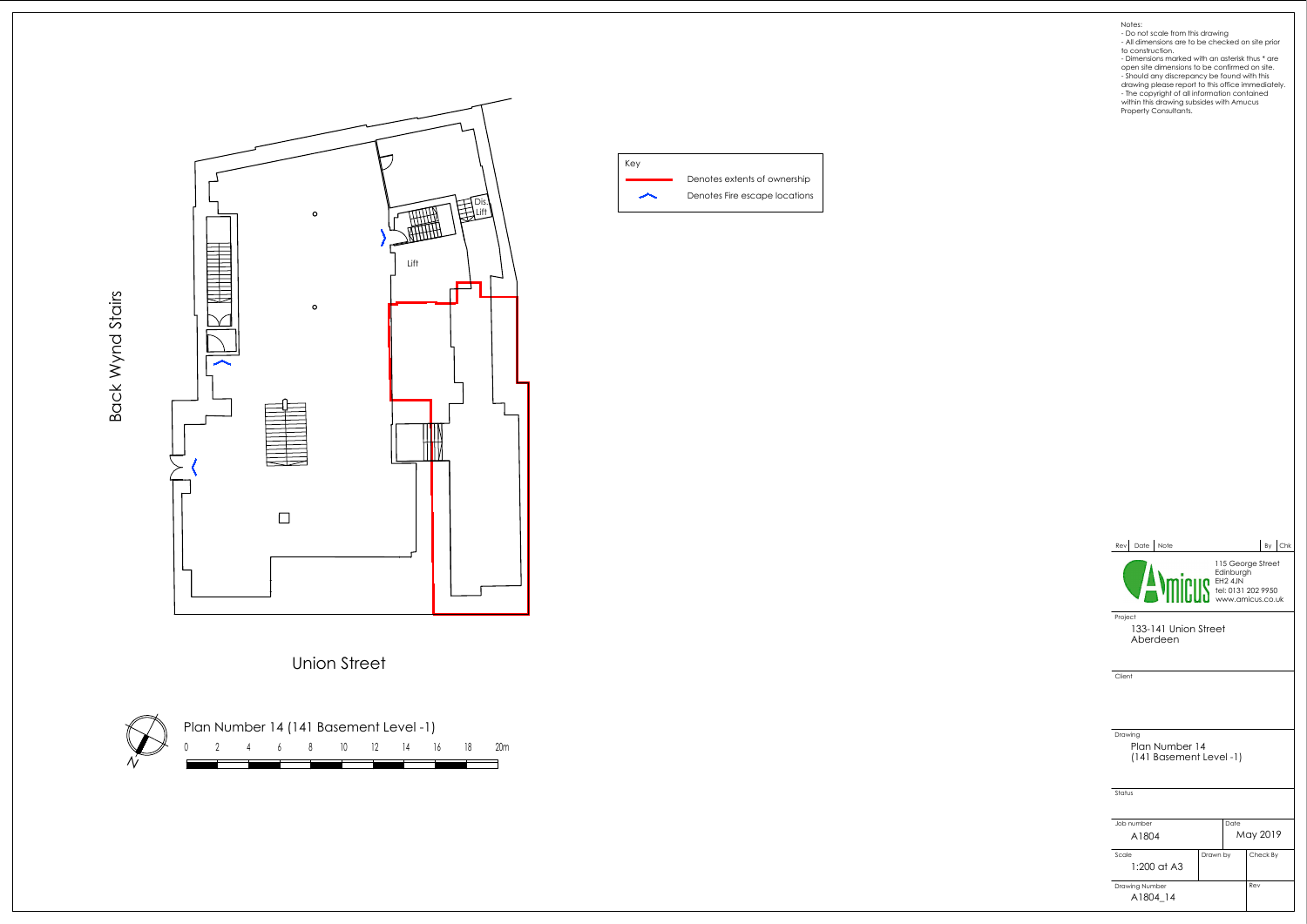





Notes: -Donotscalefromthisdrawing -Alldimensionsaretobecheckedonsiteprior toconstruction.

| Date<br>Note<br>Rev                                  |         |                 |           | By | Chk |
|------------------------------------------------------|---------|-----------------|-----------|----|-----|
| EGITING ENGLAND ENGLAND                              |         | 115GeorgeStreet |           |    |     |
| Project<br>133-141UnionStreet<br>Aberdeen            |         |                 |           |    |     |
| Client                                               |         |                 |           |    |     |
| Drawing<br>PlanNumber3<br>(BasementLevel-3Mezzanine) |         |                 |           |    |     |
| Status                                               |         |                 |           |    |     |
| Jobnumber<br>A1804                                   |         | Date            | March2019 |    |     |
| Scale<br>1:200atA3                                   | Drawnby |                 | CheckBy   |    |     |
| DrawingNumber<br>A1804 3                             |         |                 | Rev       |    |     |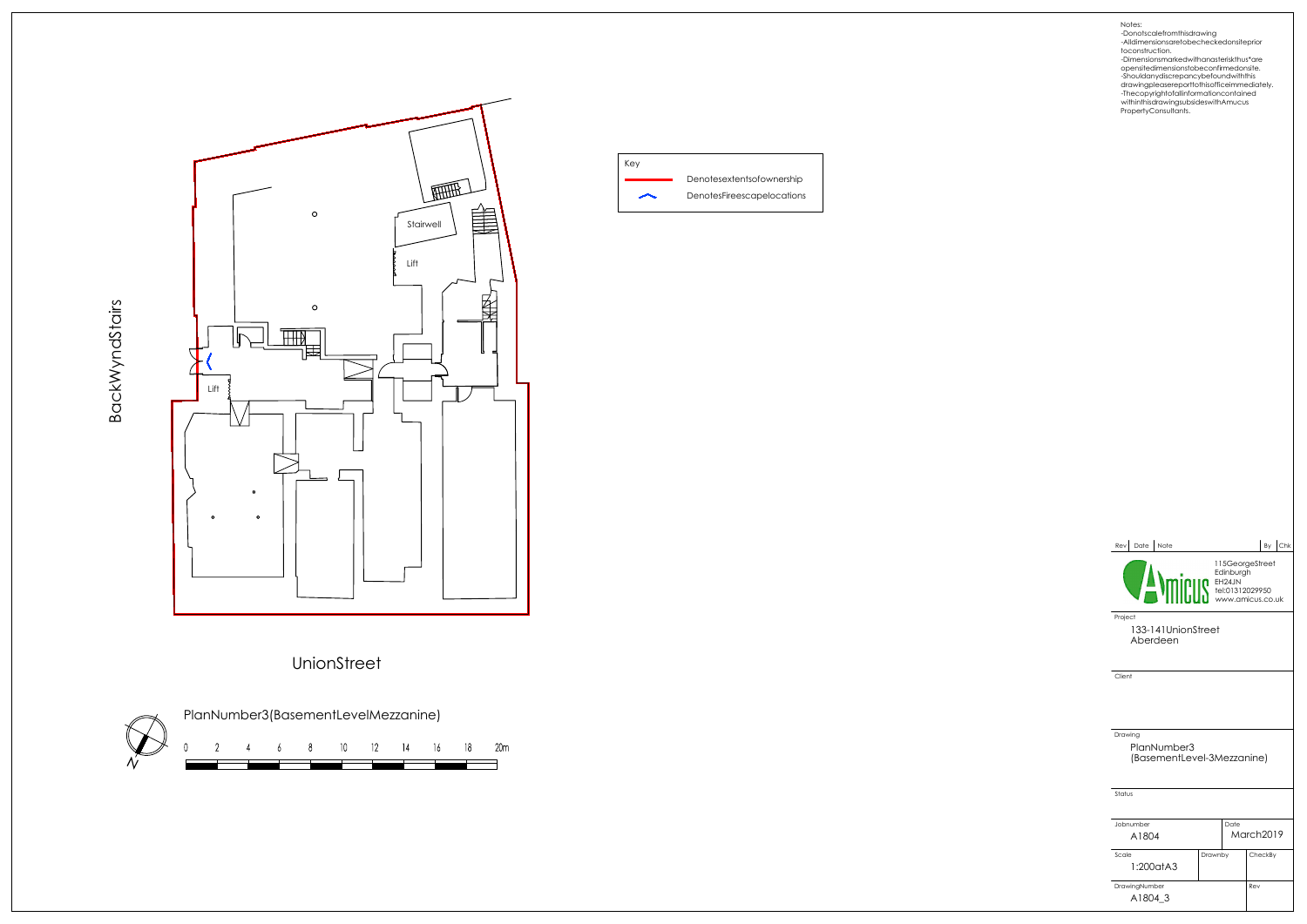



Key Denotesextentsofownership DenotesFireescapelocations  $\overline{\phantom{1}}$ DenotesBlueStairwell

UnionStreet

BackWyndStairs

opensitedimensionstobeconfirmedonsite. -Shouldanydiscrepancybefoundwiththis

| Date Note<br>Rev                            |                                                                                  |      |           | By | $ $ Chk |  |  |
|---------------------------------------------|----------------------------------------------------------------------------------|------|-----------|----|---------|--|--|
|                                             | 115GeorgeStreet<br><b>MINIBER SECTION</b><br>TEL:01312029950<br>WWW.amicus.co.uk |      |           |    |         |  |  |
| Project<br>133-141UnionStreet<br>Aberdeen   |                                                                                  |      |           |    |         |  |  |
| Client                                      |                                                                                  |      |           |    |         |  |  |
| Drawing<br>PlanNumber6<br>(GroundFloorPlan) |                                                                                  |      |           |    |         |  |  |
| Status                                      |                                                                                  |      |           |    |         |  |  |
| Jobnumber<br>A1804                          |                                                                                  | Date | March2019 |    |         |  |  |
| Scale<br>1:200atA3                          | Drawnby                                                                          |      | CheckBy   |    |         |  |  |
| DrawingNumber<br>A1804 6                    |                                                                                  |      | Rev       |    |         |  |  |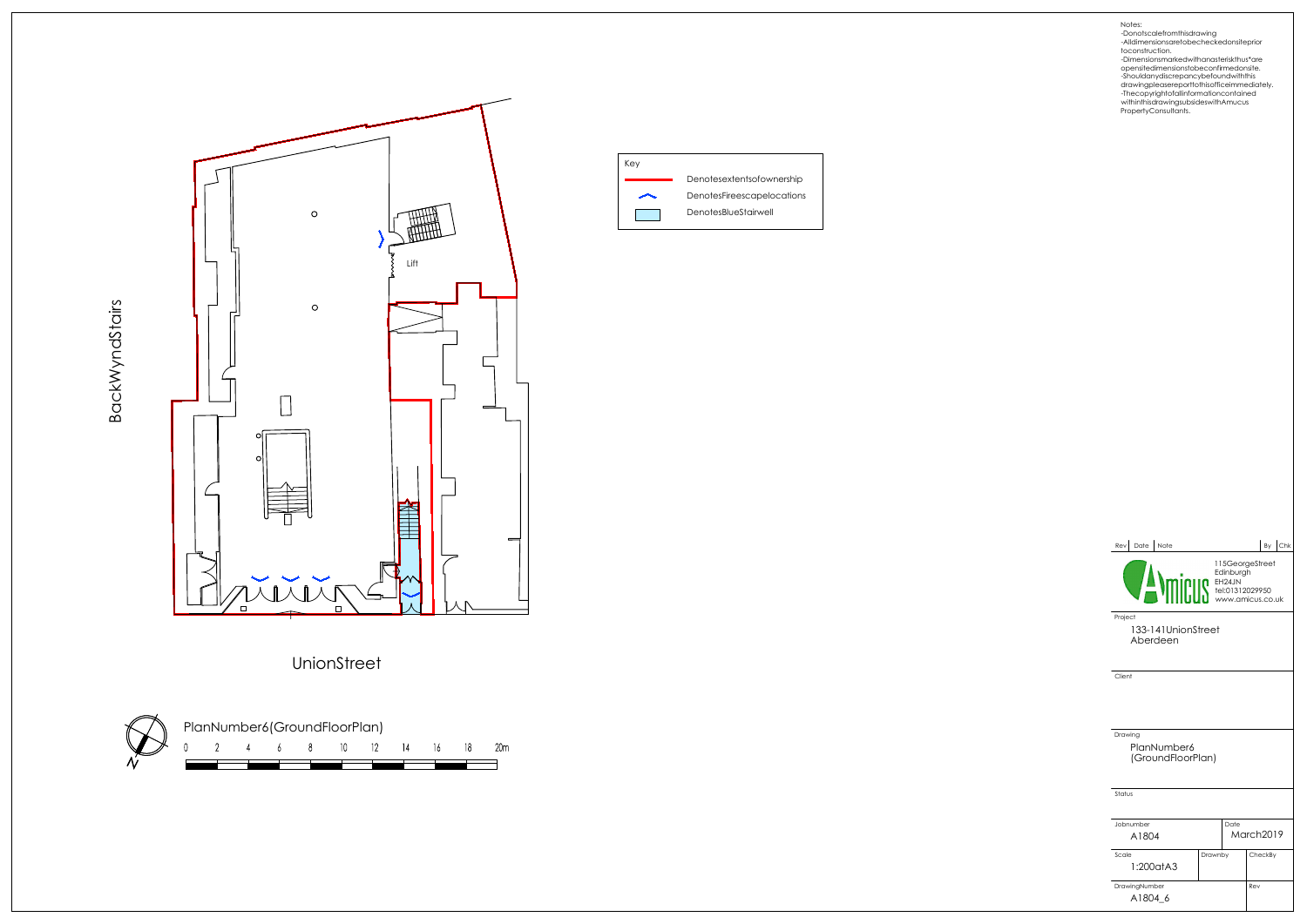

UnionStreet

BackWyndStairs



Key Denotesextentsofownership DenotesFireescapelocations  $\overline{\phantom{1}}$ DenotesBlueStairwell

opensitedimensionstobeconfirmedonsite. -Shouldanydiscrepancybefoundwiththis

| Date<br>Note<br>Rev                       |                                                                                            |                 |           | By | l Chk |
|-------------------------------------------|--------------------------------------------------------------------------------------------|-----------------|-----------|----|-------|
|                                           | EH24JN<br>TEH24JN<br>TEH24JN<br>TEH24JN<br>WHW.amicus.co.uk<br>TEH24JN<br>WWW.amicus.co.uk | 115GeorgeStreet |           |    |       |
| Project<br>133-141UnionStreet<br>Aberdeen |                                                                                            |                 |           |    |       |
| Client                                    |                                                                                            |                 |           |    |       |
|                                           |                                                                                            |                 |           |    |       |
| Drawing<br>PlanNumber11                   |                                                                                            |                 |           |    |       |
| (141GroundFloorPlan)                      |                                                                                            |                 |           |    |       |
| Status                                    |                                                                                            |                 |           |    |       |
| Jobnumber                                 |                                                                                            | Date            |           |    |       |
| A1804                                     |                                                                                            |                 | March2019 |    |       |
| Scale<br>1:200atA3                        | Drawnby                                                                                    |                 | CheckBy   |    |       |
| DrawingNumber                             |                                                                                            |                 | Rev       |    |       |
| A1804 11                                  |                                                                                            |                 |           |    |       |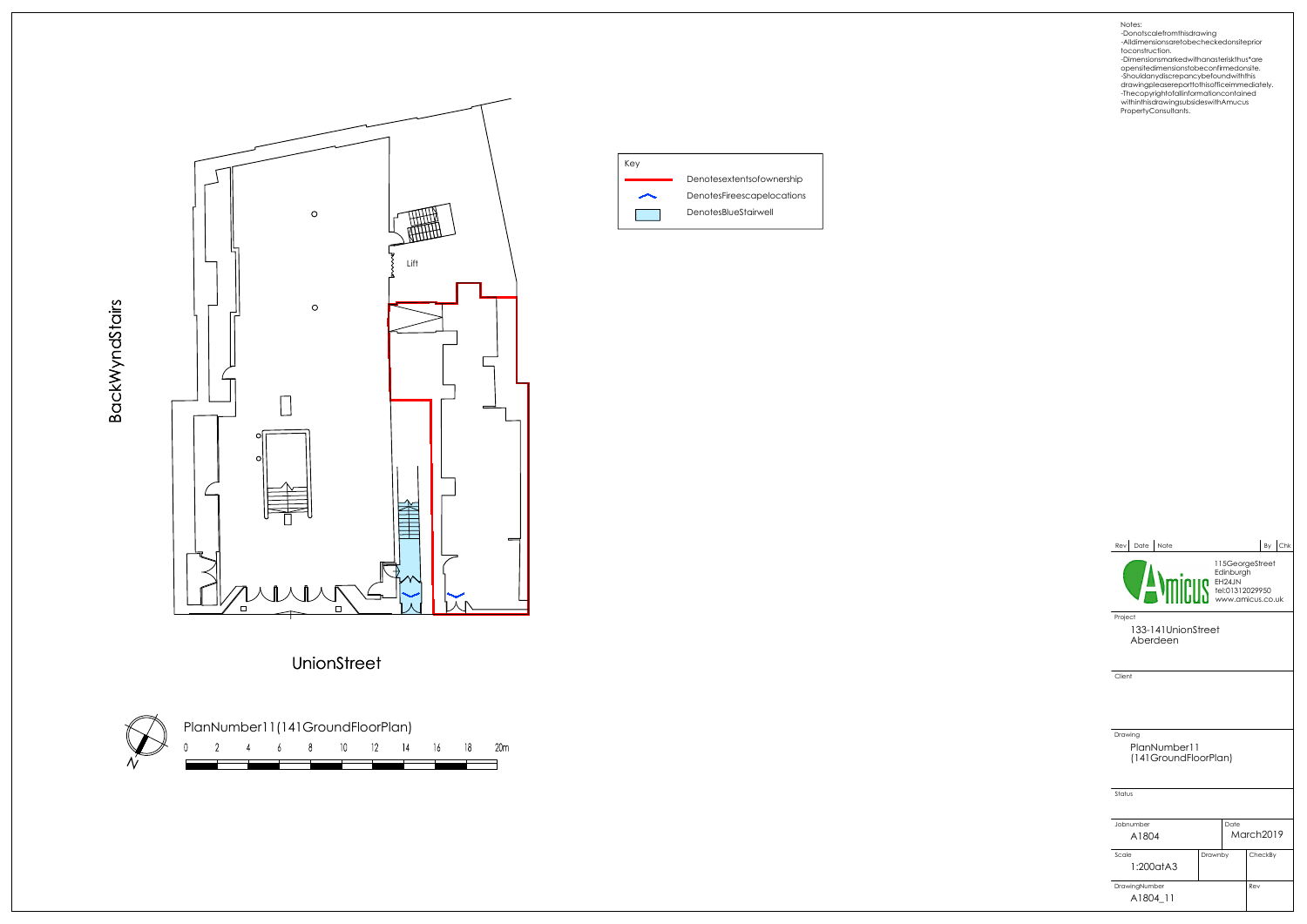



PlanNumber7(FirstFloorPlan) 6 8 10 12 14 16 18 20m  $\cap$  $\overline{2}$  $\overline{4}$ 

Notes:<br>-Donotscalefromthisdrawing<br>-Alldimensionsaretobecheckedonsiteprior<br>-bimensionsmarkedwithanasteriskthus\*are<br>-Dimensionsmarkedwithanasteriskthus\*are

BackWyndStairs



opensitedimensionstobeconfirmedonsite. -Shouldanydiscrepancybefoundwiththis

| Date Note<br>Rev                           |         |                 |           | By Chk |
|--------------------------------------------|---------|-----------------|-----------|--------|
|                                            |         | 115GeorgeStreet |           |        |
| Project<br>133-141UnionStreet<br>Aberdeen  |         |                 |           |        |
| Client                                     |         |                 |           |        |
|                                            |         |                 |           |        |
| Drawing<br>PlanNumber7<br>(FirstFloorPlan) |         |                 |           |        |
| Status                                     |         |                 |           |        |
| Jobnumber<br>A1804                         |         | Date            | March2019 |        |
| Scale<br>1:200atA3                         | Drawnby |                 | CheckBy   |        |
| DrawingNumber<br>A1804 7                   |         |                 | Rev       |        |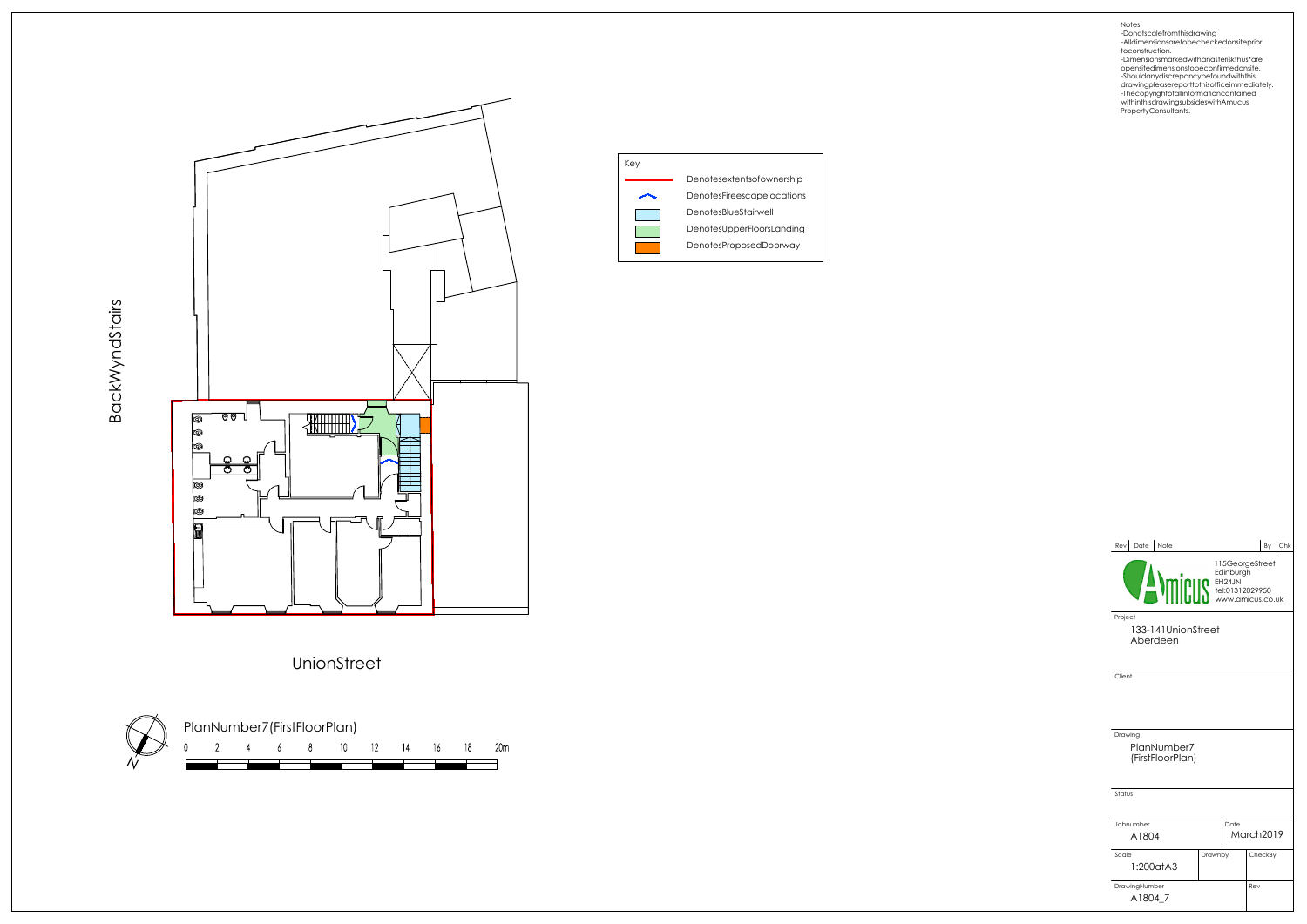



UnionStreet

BackWyndStairs



opensitedimensionstobeconfirmedonsite. -Shouldanydiscrepancybefoundwiththis

| Date Note<br>Rev                          |                                                                                                                                                                                                                                                   |      |         | By | $ $ Chk |  |  |  |
|-------------------------------------------|---------------------------------------------------------------------------------------------------------------------------------------------------------------------------------------------------------------------------------------------------|------|---------|----|---------|--|--|--|
|                                           | 115GeorgeStreet<br>FEDERALLY ENGINEERS ENGINEERS ON THE PROPERTY OF THE PAIR CONTROL OF THE PAIR CONTROL OF THE PAIR CONTROL OF THE PAIR CONTROL OF THE PAIR CONTROL OF THE PAIR CONTROL OF THE PAIR CONTROL OF THE PAIR CONTROL OF THE PAIR CONT |      |         |    |         |  |  |  |
| Project<br>133-141UnionStreet<br>Aberdeen |                                                                                                                                                                                                                                                   |      |         |    |         |  |  |  |
| Client                                    |                                                                                                                                                                                                                                                   |      |         |    |         |  |  |  |
| Drawing<br>PlanNumber12                   |                                                                                                                                                                                                                                                   |      |         |    |         |  |  |  |
| (141 First Floor Plan)                    |                                                                                                                                                                                                                                                   |      |         |    |         |  |  |  |
| Status                                    |                                                                                                                                                                                                                                                   |      |         |    |         |  |  |  |
| Jobnumber                                 |                                                                                                                                                                                                                                                   | Date |         |    |         |  |  |  |
| A1804                                     | March2019                                                                                                                                                                                                                                         |      |         |    |         |  |  |  |
| Scale<br>1:200atA3                        | Drawnby                                                                                                                                                                                                                                           |      | CheckBy |    |         |  |  |  |
| DrawingNumber<br>A1804 12                 | Rev                                                                                                                                                                                                                                               |      |         |    |         |  |  |  |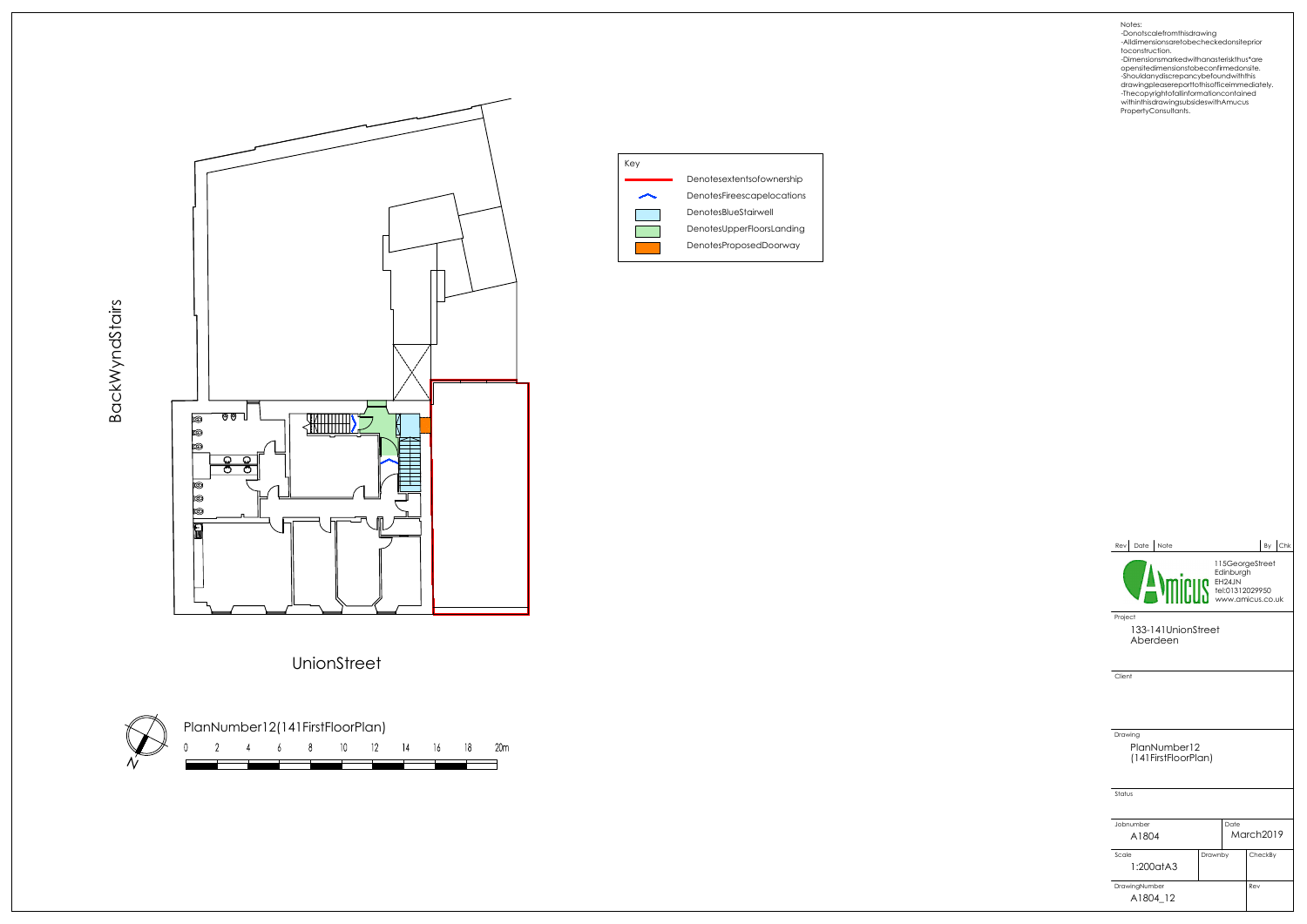



BackWyndStairs



Notes: -Donotscalefromthisdrawing -Alldimensionsaretobecheckedonsiteprior toconstruction.

| Date Note<br>Rev                            |                                                                                  |      |           | By | $ $ Chk |  |  |
|---------------------------------------------|----------------------------------------------------------------------------------|------|-----------|----|---------|--|--|
|                                             | 115GeorgeStreet<br><b>MINIBER SECTION</b><br>TEL:01312029950<br>WWW.amicus.co.uk |      |           |    |         |  |  |
| Project<br>133-141UnionStreet<br>Aberdeen   |                                                                                  |      |           |    |         |  |  |
| Client                                      |                                                                                  |      |           |    |         |  |  |
| Drawing<br>PlanNumber8<br>(SecondFloorPlan) |                                                                                  |      |           |    |         |  |  |
| Status                                      |                                                                                  |      |           |    |         |  |  |
| Jobnumber                                   |                                                                                  | Date |           |    |         |  |  |
| A1804                                       |                                                                                  |      | March2019 |    |         |  |  |
| Scale<br>1:200atA3                          | Drawnby                                                                          |      | CheckBy   |    |         |  |  |
| DrawingNumber<br>A18048                     |                                                                                  |      | Rev       |    |         |  |  |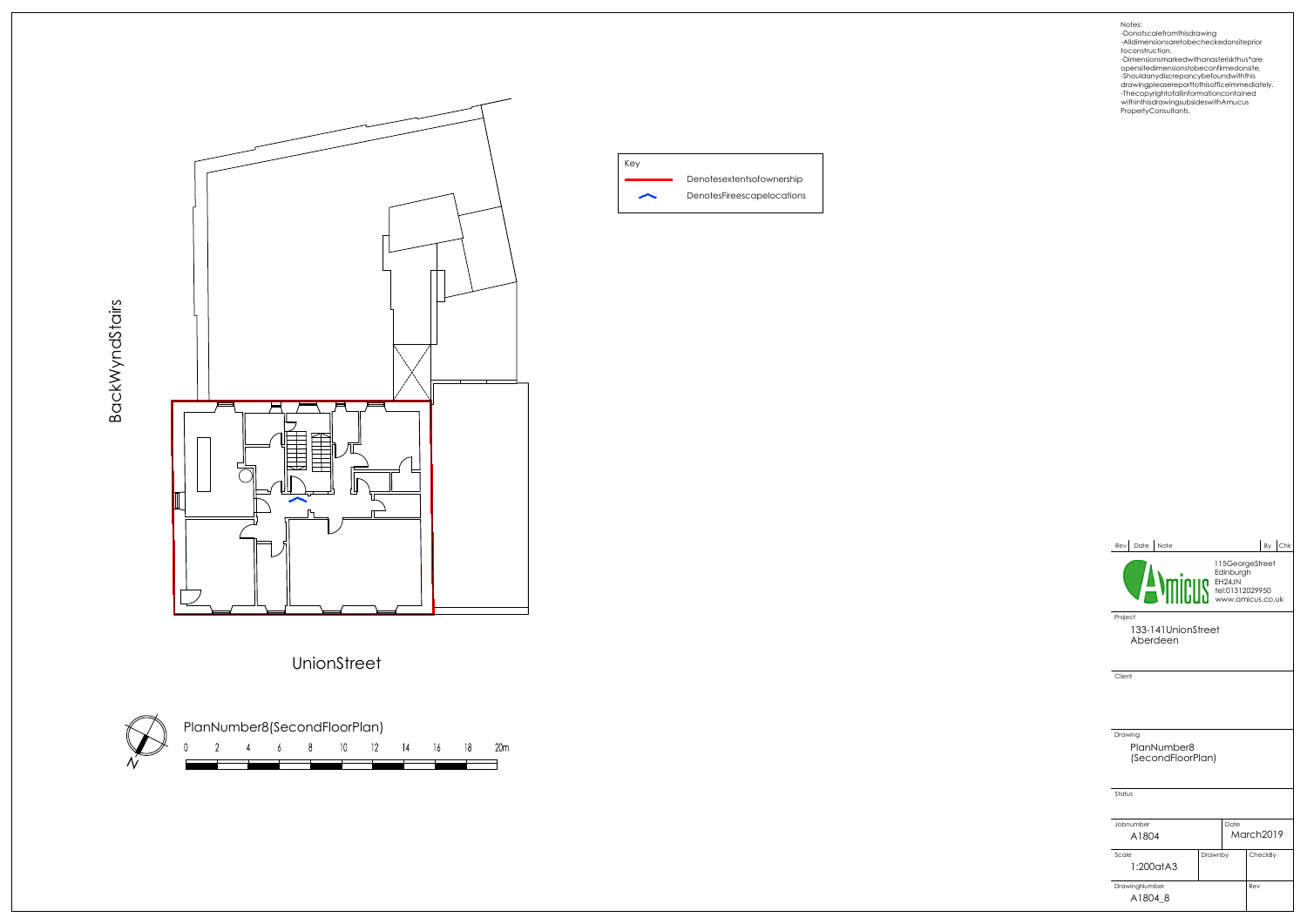

Key Denotesextentsofownership DenotesFireescapelocations  $\overline{\phantom{1}}$ 

UnionStreet

BackWyndStairs



opensitedimensionstobeconfirmedonsite. -Shouldanydiscrepancybefoundwiththis

| Date<br>Note<br>Rev                             |                                                      |                              |           | By | $ $ Chk |  |
|-------------------------------------------------|------------------------------------------------------|------------------------------|-----------|----|---------|--|
|                                                 | <b>EH24JN</b><br>Tel:01312029950<br>www.amicus.co.uk | 115GeorgeStreet<br>Edinburgh |           |    |         |  |
| Project<br>133-141UnionStreet<br>Aberdeen       |                                                      |                              |           |    |         |  |
| Client                                          |                                                      |                              |           |    |         |  |
| Drawing<br>PlanNumber13<br>(141SecondFloorPlan) |                                                      |                              |           |    |         |  |
| Status                                          |                                                      |                              |           |    |         |  |
| Jobnumber<br>A1804                              |                                                      | Date                         | March2019 |    |         |  |
| Scale<br>1:200atA3                              | Drawnby                                              |                              | CheckBy   |    |         |  |
| DrawingNumber<br>A1804 13                       |                                                      |                              | Rev       |    |         |  |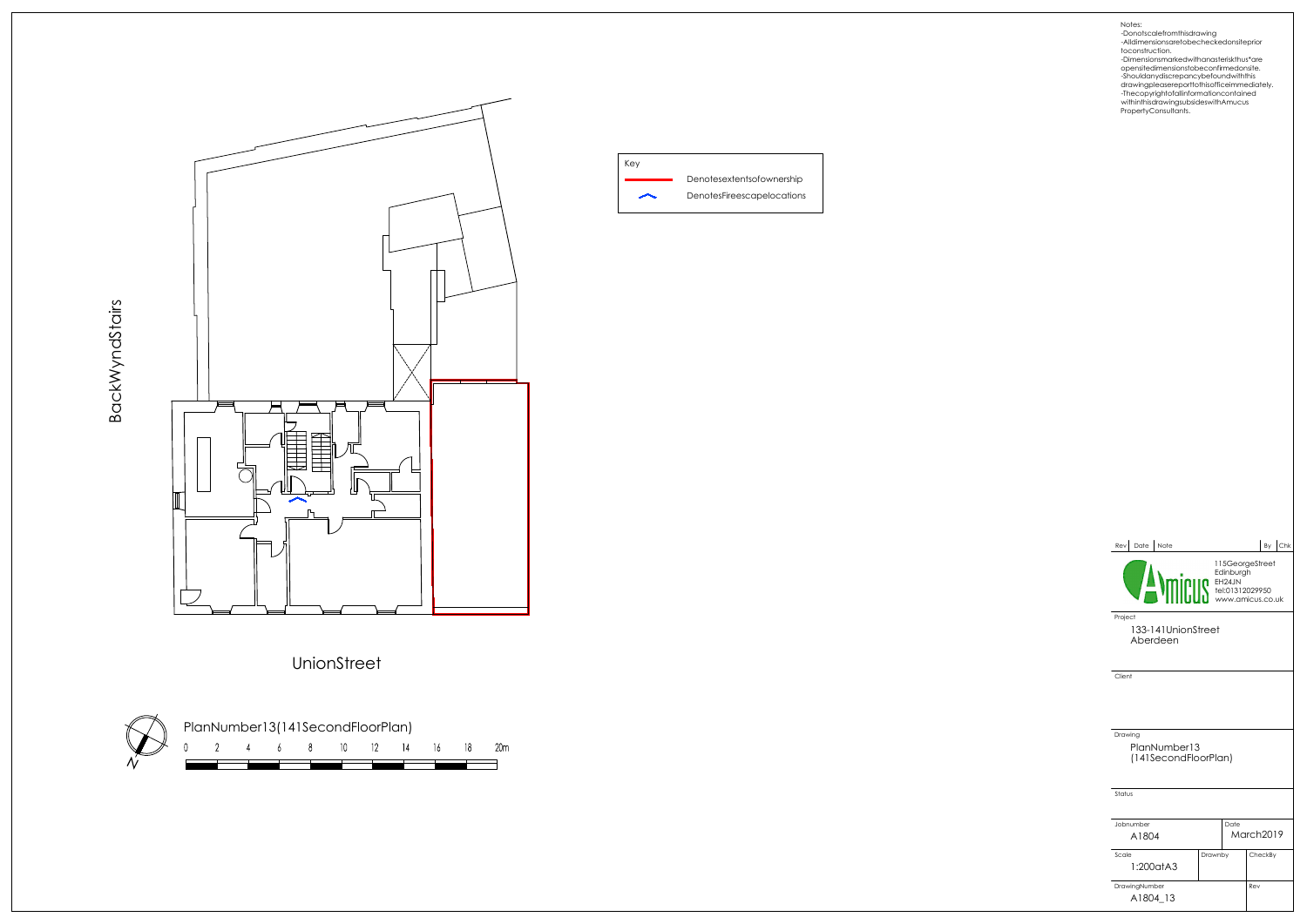

BackWyndStairs





Notes: -Donotscalefromthisdrawing -Alldimensionsaretobecheckedonsiteprior toconstruction.

| Date<br>Note<br>Rev                                              |         |                 |           | By | $ $ Chk |  |
|------------------------------------------------------------------|---------|-----------------|-----------|----|---------|--|
| <b>MINISTER</b><br>EH24JN<br>Hel:01312029950<br>www.amicus.co.uk |         | 115GeorgeStreet |           |    |         |  |
| Project<br>133-141UnionStreet<br>Aberdeen                        |         |                 |           |    |         |  |
| Client                                                           |         |                 |           |    |         |  |
|                                                                  |         |                 |           |    |         |  |
|                                                                  |         |                 |           |    |         |  |
| Drawing<br>PlanNumber9<br>(ThirdFloorPlan)                       |         |                 |           |    |         |  |
| Status                                                           |         |                 |           |    |         |  |
|                                                                  |         |                 |           |    |         |  |
| Jobnumber<br>A1804                                               |         | Date            | March2019 |    |         |  |
|                                                                  |         |                 |           |    |         |  |
| Scale<br>1:200atA3                                               | Drawnby |                 | CheckBy   |    |         |  |
| DrawingNumber                                                    | Rev     |                 |           |    |         |  |
| A1804 9                                                          |         |                 |           |    |         |  |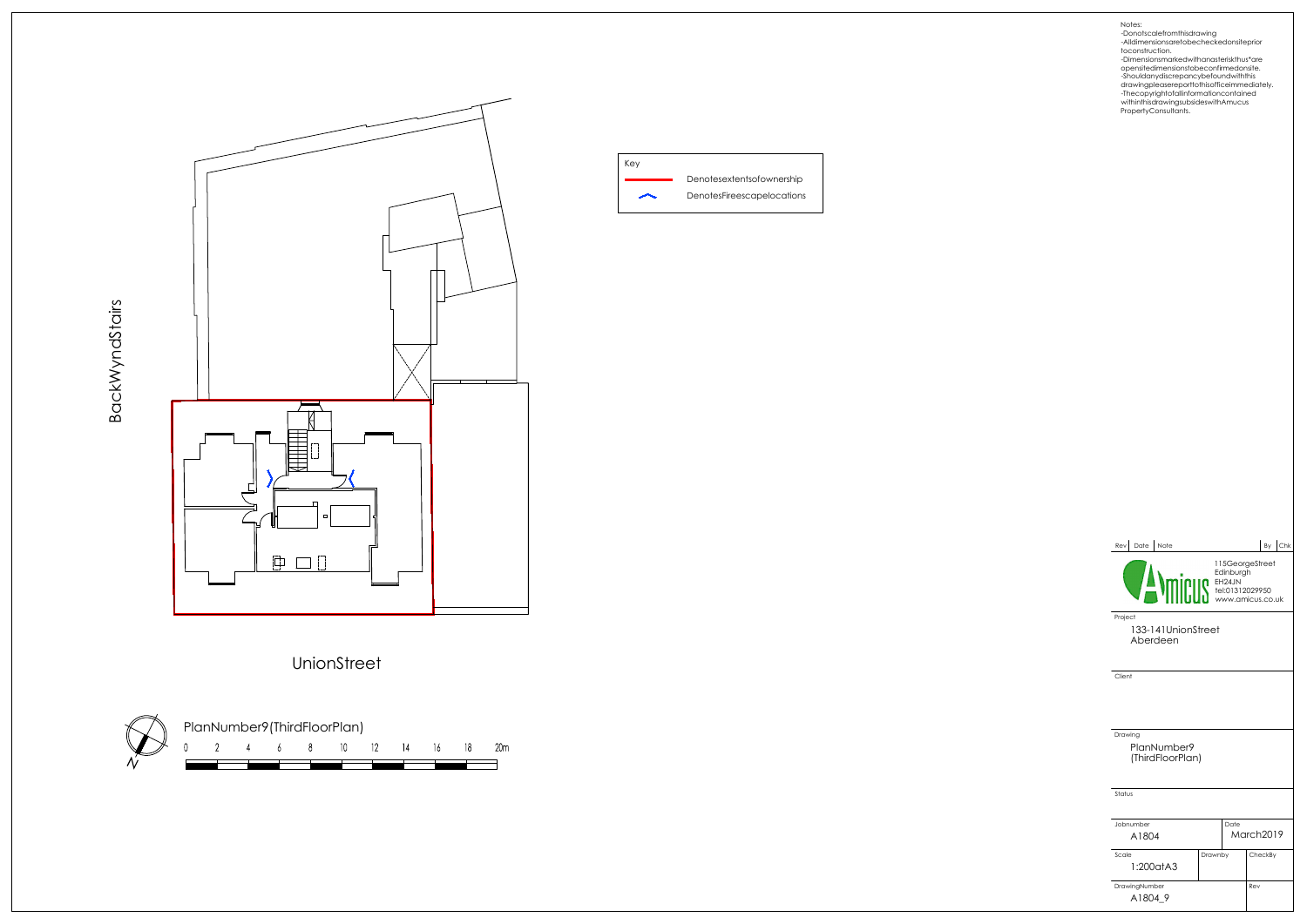Denotes extents of ownership Key

Back Wynd Stairs



Union Street

Plan Number 10 (Roof Plan) 0 2 4 6 8 10 12 14 16 18 20m  $\dot{\mathcal{N}}$ 

- 
- 
- 
- Notes:<br>
 Do not scale from this drawing<br>
 All dimensions are to be checked on site prior<br>
 do construction.<br>
 Dimensions marked with an asterisk thus \* are<br>
open site dimensions to be confirmed on site.<br>
 Should any d

| Date<br>Note<br>Rev l                       |                                                                                    |      |                   |  |  |  |
|---------------------------------------------|------------------------------------------------------------------------------------|------|-------------------|--|--|--|
|                                             | 115 George Street<br>Edinburg.<br>THE 4JN<br>THE 0131 202 9950<br>WWW.amicus.co.uk |      |                   |  |  |  |
| Project<br>133-141 Union Street<br>Aberdeen |                                                                                    |      |                   |  |  |  |
| Client                                      |                                                                                    |      |                   |  |  |  |
|                                             |                                                                                    |      |                   |  |  |  |
|                                             |                                                                                    |      |                   |  |  |  |
| Drawing<br>Plan Number 10<br>(Roof Plan)    |                                                                                    |      |                   |  |  |  |
| Status                                      |                                                                                    |      |                   |  |  |  |
| Job number                                  |                                                                                    | Date |                   |  |  |  |
| A1804                                       |                                                                                    |      | <b>March 2019</b> |  |  |  |
| Scale<br>1:200 at A3                        | Drawn by                                                                           |      | Check By          |  |  |  |
| Drawing Number<br>A1804 10                  |                                                                                    |      | Rev               |  |  |  |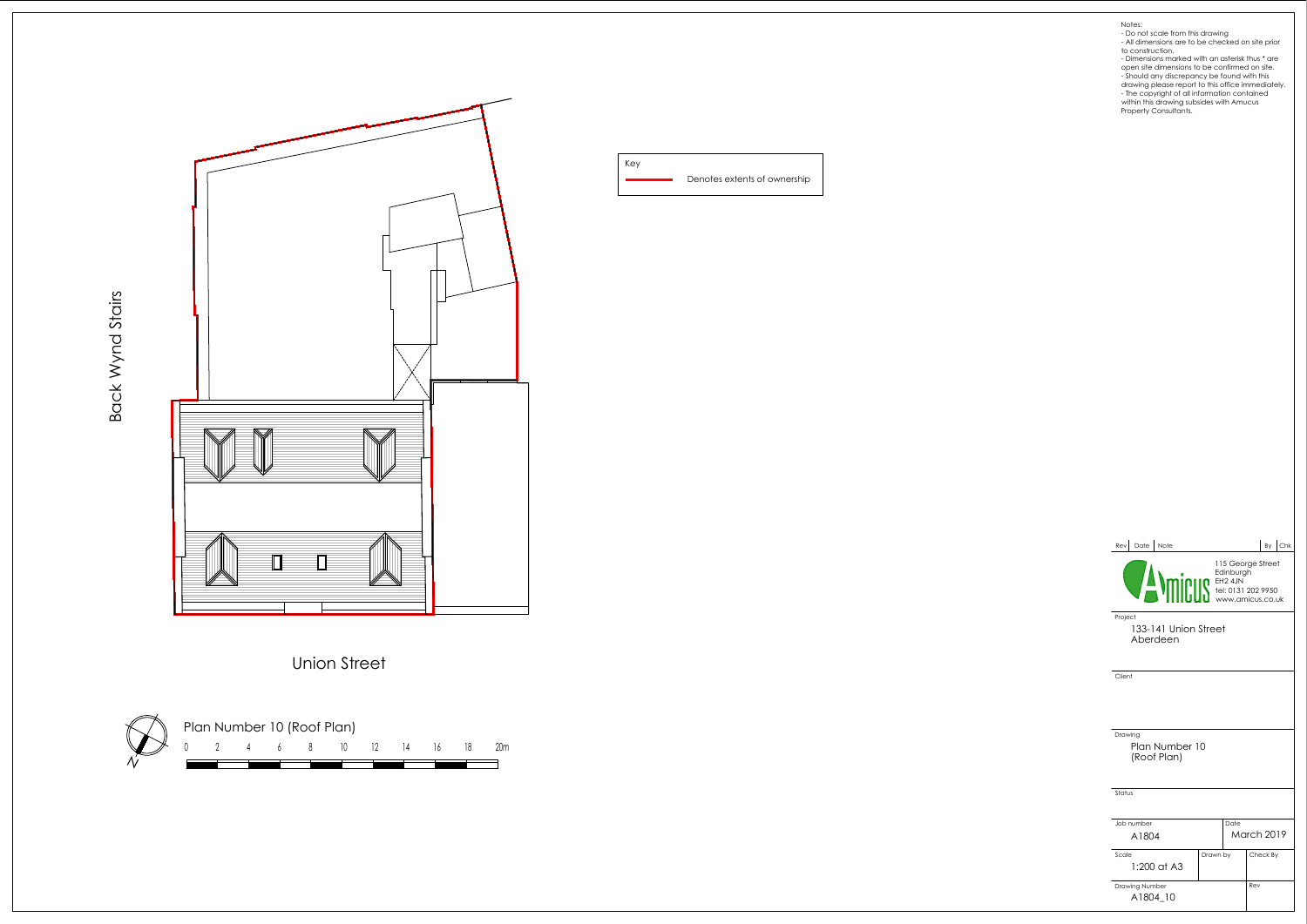Denotes extents of ownership Key

Union Street

Back Wynd Stairs



| Date Note<br>Rev l                                                                       |          |  |          | By | $ $ Chk |  |
|------------------------------------------------------------------------------------------|----------|--|----------|----|---------|--|
| 115 George Street<br>Edinburg<br>(1997) Tel: 24JN<br>Www.amicus.co.u<br>www.amicus.co.uk |          |  |          |    |         |  |
| Project<br>133-141 Union Street<br>Aberdeen                                              |          |  |          |    |         |  |
| Client                                                                                   |          |  |          |    |         |  |
|                                                                                          |          |  |          |    |         |  |
|                                                                                          |          |  |          |    |         |  |
| Drawing                                                                                  |          |  |          |    |         |  |
| Plan Number 15<br>(141 Roof Plan)                                                        |          |  |          |    |         |  |
|                                                                                          |          |  |          |    |         |  |
| Status                                                                                   |          |  |          |    |         |  |
|                                                                                          |          |  |          |    |         |  |
| Job number                                                                               | Date     |  |          |    |         |  |
| A1804                                                                                    |          |  | May 2019 |    |         |  |
| Scale                                                                                    | Drawn by |  | Check By |    |         |  |
| $1:200$ at A3                                                                            |          |  |          |    |         |  |
| Drawing Number                                                                           |          |  | Rev      |    |         |  |
| A1804 15                                                                                 |          |  |          |    |         |  |
|                                                                                          |          |  |          |    |         |  |



- 
- Notes:<br>
 Do not scale from this drawing<br>
 All dimensions are to be checked on site prior<br>
 do construction.<br>
 Dimensions marked with an asterisk thus \* are<br>
open site dimensions to be confirmed on site.<br>
 Should any d